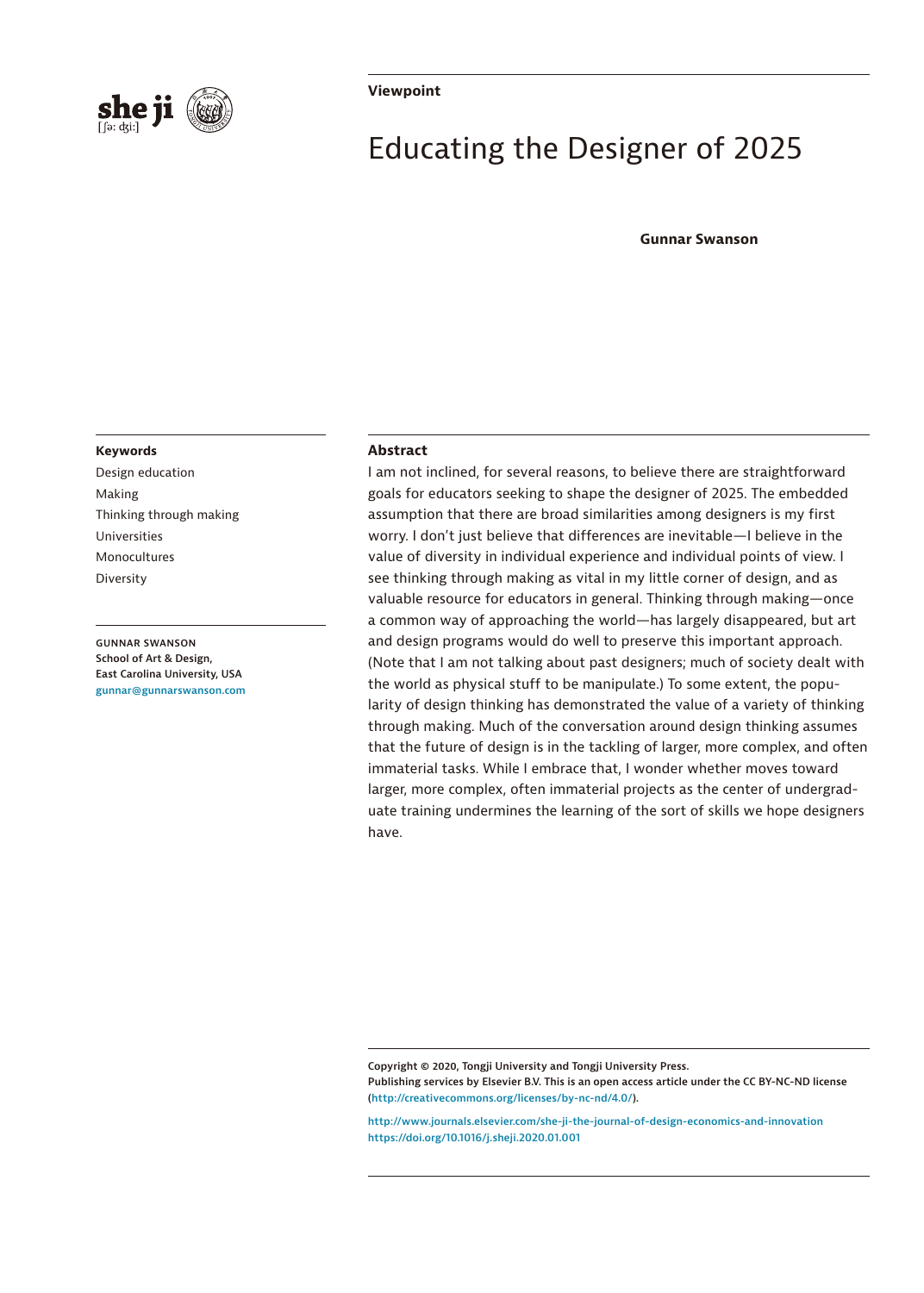## **The Unitary "Design"**

My first hesitation when I was asked to comment on the designer of the near future was the implication that design is singular enough that we can generalize about it. The existence of so many definitions of design and so many design fields suggests to me that there are no traits that the entire field of design should have in common—including primary skills, thought patterns, or educational background. Design is ill-defined and will remain so, not just because we have not considered the question seriously enough but because defining design clearly is a fool's errand.

Much of my experience with teaching design—and much of design teaching, at least in the US—centers on undergraduate university education. I am hardly alone in objecting to the push toward making universities into four-year job training sites. Many design programs are, at least, in a relatively good position to survive university budget cuts precisely because of the promise of directly related employment—and this on top of student popularity, which is not always unrelated to assumptions about employment.

### **Education and Flexibility**

The value offered by a general education goes well beyond preparation for a first job and is worthy of preservation. Additionally, the way specializations have been structured in much employment-focused education, combined with a strong push to increase fouryear graduation rates, favors the notion that students should be prepared for the careers they select as they are entering the university. I hope I am not alone in being uneasy about the prospect of a world populated by people doing whatever they thought was a good idea when they were seventeen.

This is not to say that focusing studies on design inevitably makes one fit for specific design practice and nothing else. The discipline and thinking of design, the experience of looking at things from others' points of view, and the belief in solving problems serve a former design student well in a life that doesn't include professional design practice.

In 1994, I wrote about teaching design as the core of a liberal arts education.**[1](#page-3-0)** My intended point was more about saving liberal arts education than about augmenting design education although most people citing the article seemed to read it as the latter. My thesis was that the old definition of "an educated man" (to use the

old-definition gendered terminology)—someone who has learned all of the stuff that "educated men" know had long since imploded under the weight of too much stuff for anyone to know. The result has been a series of categorical selections standing in for the impossible "all of." We then ask teenagers to make sophisticated connections that we fail to make. My article advocated choosing a central interest that connected with social, technological, scientific, and aesthetic subjects, then using the theme as a tool to promote connected thinking. (I, not surprisingly, suggested graphic design as a plausible nexus.)

A small move in a similar direction to that approach has appeared in many schools in the form of classes for specific majors. I was on the advisory board of an animation program many years ago; they had a "physics for animators" class that presented Newtonian physics in terms of animation techniques. That solved the problem of animation majors chafing at a science requirement for their degree, encouraged them to take breadth requirements seriously, and helped ground their craft. My current university converted their old required writing classes to category-specific classes like writing for the arts or writing for biomedical professions. This is hardly the leap I suggested but it is a step in that direction.

If only because they can believe that most of the specific writing skills they are learning are of actual use in their chosen field, my students seem more engaged in their writing classes than they appeared to be before the changes in the writing program. When the program was first put together, I was worried that it was merely a step in the move toward universities-as-trade-schools but after several years of observing it at a distance, I believe it is a qualified success.

Perhaps its greatest weakness is if one takes the claim of "writing for" at face value. An English department is not likely to be staffed by people with the experience to teach the several forms of writing (promotional copywriting, design project proposals, and letters about past due invoices, for instance) precisely as they are likely to be used in design practice.

### **Education Supporting Design**

Saying that design will be better if designers are broadly educated was not meant to be the main point of my 1994 article but it is no doubt true. I can't think of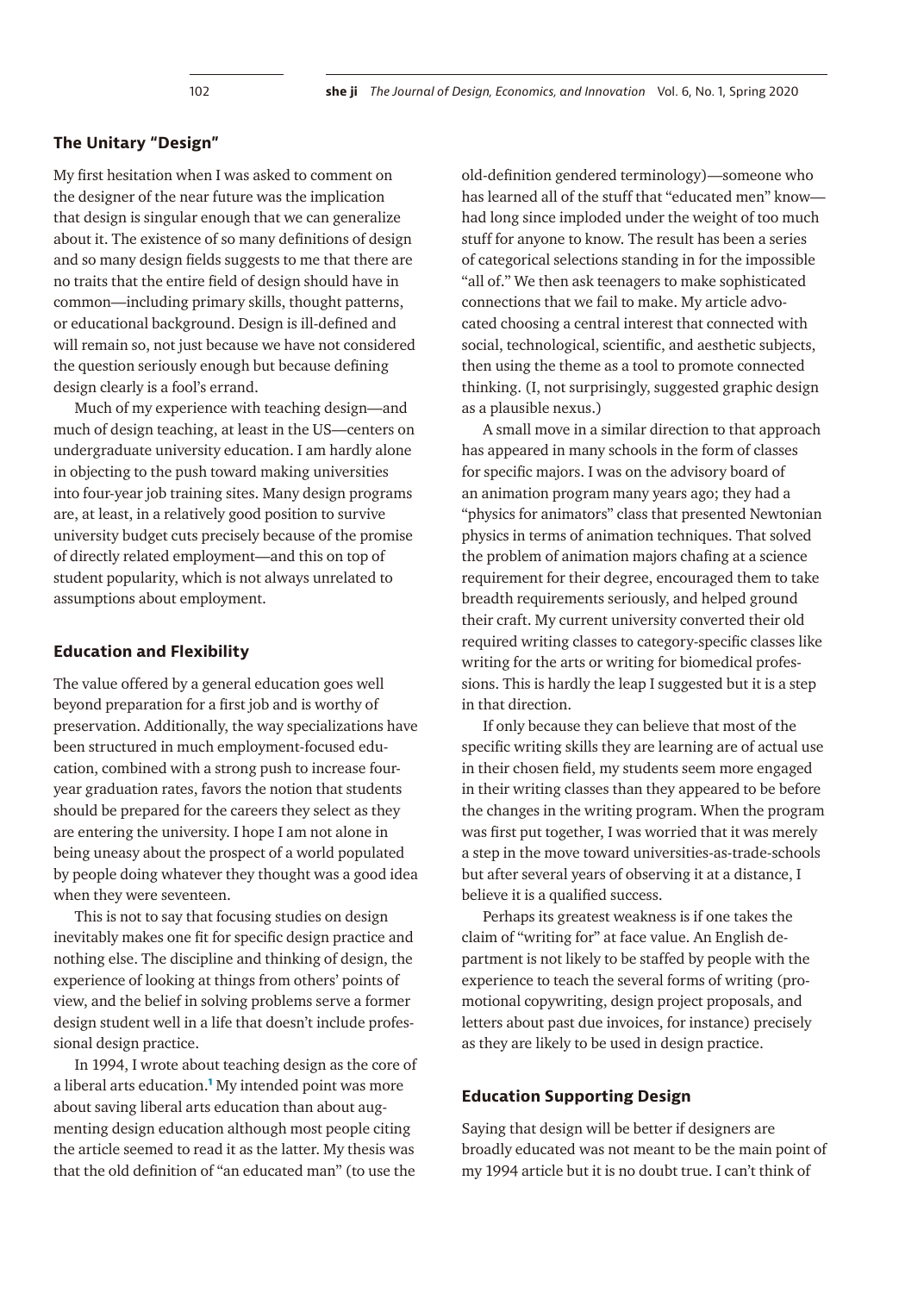anything I know about that has not aided my career as a designer. The design skill that I believe is most important is one I've never really figured out how to teach: the ability to be interested in everything and anything. This is, perhaps, more true in my field, graphic design, than in some other design areas. A primary job of graphic design is the translation of clients' information for consumption by people who are often unfamiliar with the client's specialized world.

I teach in a graphic design program that's part of a Bachelor of Fine Art in art, where the majority of student credit hours are art and design classes—my fears of the demise of general education don't preclude my enthusiastic participation in arts education. When people in the arts defend their relevance in an era of university cutbacks and arguments about whether various sorts of education are "worth it," they often lean on ideas of culture and creativity. I'm all for culture and creativity but the stronger argument for me is one of what might be called cognitive diversity. That is, there is no one right way for all people (or even all designers) to think.

Monocultures are dangerous. A golf course with one particular type of grass will look beautiful and coherent until it meets the one particular fungus that wipes it *all* out. The forest or region with one species of tree will be convenient for foresters until the bug that kills *those* trees moves in. An economy based on one industry can thrive until it can't. It's healthy for every student to be faced with a variety of perspectives and it's healthy for design and society if widely varying approaches are used in different design programs.

My own interest in everything and anything, my desire to encourage my students' interest in everything and anything as a design skill, the realization that different students need different routes into designing, combine with my belief that it's healthy for every student to be faced with a variety of perspectives to contribute to the urgency of providing a variety of views of design. To some extent, that may be near-ubiquitous in design education. Technical, social, communicative, and aesthetic issues can't help but surface in most graphic design classes. I try to make sure that business, historical, philosophical … as many issues as possible are put forth in my classes.

This belief in diversity makes me even more reluctant to promote a singular direction in design education. Students are better off if there is variety in their

individual education but design and the world are better off if there is difference among design programs.

# **Thinking through Making**

A, perhaps *the*, main focus of my approach to teaching future designers is intended to foster thinking through making. I believe that thinking through making is a vital approach for the practice of design. Thinking through making shouldn't be the only way people deal with the world (and probably not even the only way people design) but it used to be common and it's now endangered. Art-adjacent design programs, sometimes architecture, and a few mechanical engineering departments may be the last vestiges of a way of considering how things work or could work—a way that is iterative and often physical. It's even fading in most of those places.

How do we teach thinking through making? I tell my students that I could be replaced by a parrot that just repeats, "Make it real. Make it now." (I even have that printed on pencils that we give to all of our new students.) That functions a lot of ways. It means creating as real of a representation as you can of whatever you want to know about at each stage. This approach recurs at every point in a project. It is not limited to designers and designing.

Once students have the basic information about a project, I encourage making as a center for discovery, for communication with others, and as a way to gain a clearer understanding of the topic and the nature of whatever they are designing. In many communication design projects, the first step is drawing. The point of these drawings is not to represent a possible finished design but rather to start a sort of visual vocabulary list to bring the designer face-to-face with a range of issues—factual, tonal, and so on. Through a series of specific exercises, the drawings encourage expansion of the designer's vocabulary and they inspire connections and analogies.

Other types of projects will have different starting points. Years ago, I saw images of people in different positions that allowed the design team and their clients to imagine the feelings evoked, in turn allowing the development of new types of recreational watercraft.

Small depictions allow quick idea development, full scale (albeit possibly crude) depictions allow a better realization of human interaction. Prototypes created to test any given aspect of a design project do not have to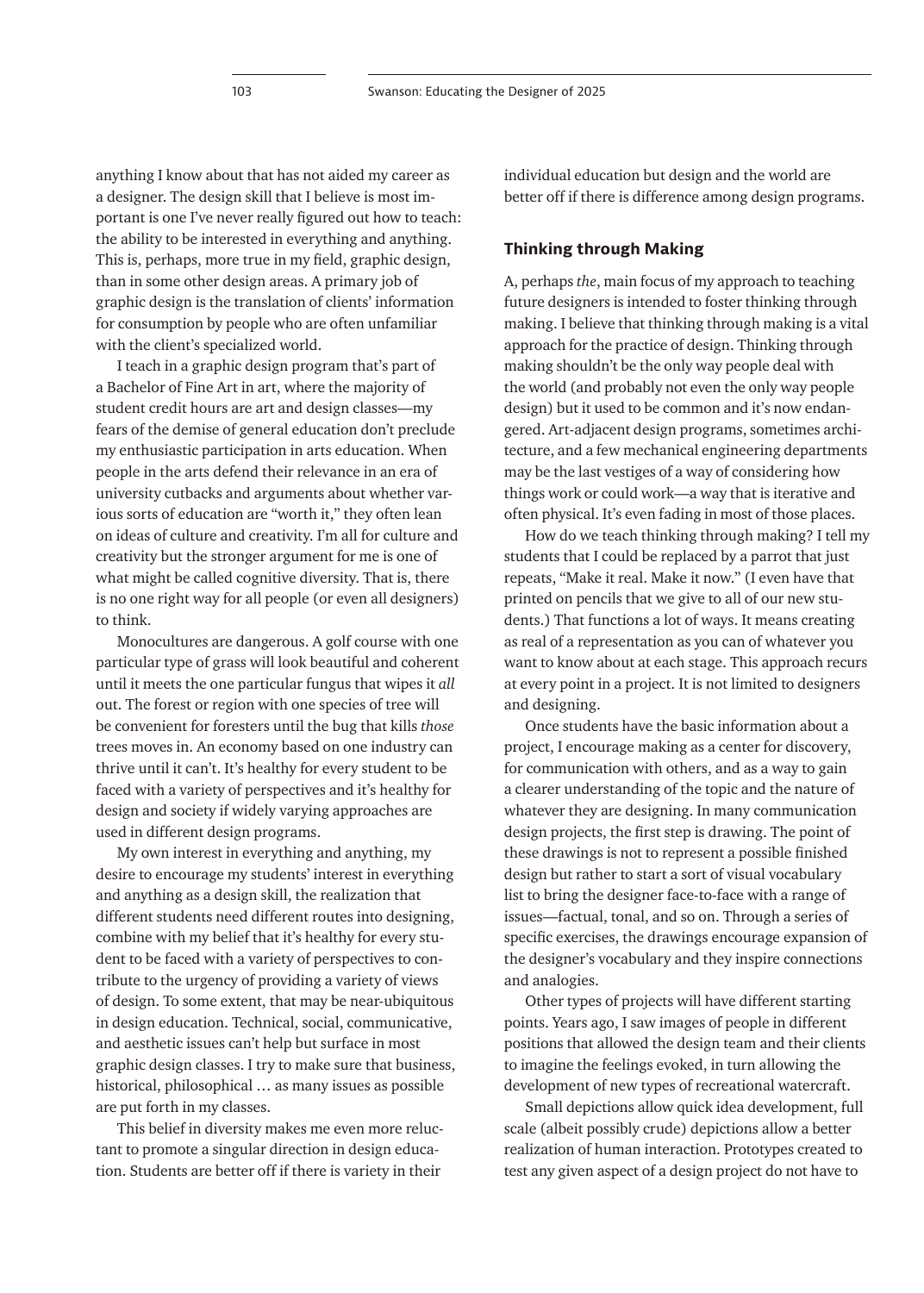depict the entire final project, just the part the designer needs to understand at any given time. Each success and failure provides new information.

The point of this rapid prototyping is of course to examine the prototype, but the act of creating the prototype allows the designer the chance to focus on issues in a visceral manner. The important point is to make sure that thinking through making actually involves thinking. Much of that thinking happens in a sort of meditation during craft but some involves judgment best made in response to what is made. Judgment during creation can often undermine making.

Some of that thinking is about process. When my graphic design students move from small scale compositions on tracing paper drawn over a scale version of the project grid to full size computer generated compositions, I routinely tell them to print their pages at the scale of their thumbnail sketches then go back to drawing small so they have a tool for better imagining what happens when their now-tangible ideas are scaled up and made real.

## **Is This Broadly Applicable?**

I believe this approach is applicable to a wide range of design specialties but I make no claims of universal applicability. I'm unconvinced by the idea that there is a singular broad field of design. Many who would object to my claims about the value of thinking through making will see my approach as old fashion and hopelessly mired in archaic craft traditions. Many would see all of this an overly narrow vision.

This wider vision of design positions the important and exciting future of design within the context of larger problems with solutions that are divorced from artifact creation. Without relegating work associated with artifacts to the unimportant and boring category, I agree that there are many pressing problems that design methods might help.

#### **Designing for Complexity**

I certainly won't argue with those who point out that many designers will be dealing with more complex problems.**[2](#page-3-1)** (I will also point out that many won't—I will also acknowledge that simpler tasks at least *seem* more vulnerable to automation.) I have doubts that grand visions about remaking large systems offer

design employment for more than a few, but the appeal of enabling a new generation to remake the world is undeniable.

Introducing students to larger-scale projects promotes systems thinking, teamwork, and a broad view of the applicability of their newly acquired skills. Larger scale and team projects should be standard. Team projects require supervision and participant reflection to avoid the impression that group work is some sort of *Lord of the Flies* reenactment.

I'm not convinced by the idea that an undergraduate education can be a real preparation for the design of gigantic-scale design projects, however. Failure and refashioning, repetition and iteration—all are central to learning to design (at least my corner of design). By repetition, I mean using the knowledge created by designing something as a basis for starting over and designing it again; satisficing may be inevitable in some projects but it is not good training for optimizing design abilities.

Training new designers to tackle projects that are massive in scale and complexity within the limited timespan of an undergraduate education wouldn't seem to allow for the experience of seeing their work fail and learning the lessons of that failure. Others may have a clear vision of how to train students to deal with massive complexity and handle broad issues in the short time we have them—I look forward to seeing details. In the meantime, preparing the new designers of 2025 to live and learn in 2025—ready to participate in a more modest level of design—then having faith that they will invent the design of 2035, 2045, and 2055 may satisfice.

#### **Notes**

- <span id="page-3-0"></span>1 Gunnar Swanson, "Graphic Design Education as a Liberal Art: Design and Knowledge in the University and the 'Real World,'" *Design Issues* 10, no. 1 (1994): 53–63, DOI: [https://](https://doi.org/10.2307/1511656) [doi.org/10.2307/1511656](https://doi.org/10.2307/1511656).
- <span id="page-3-1"></span>2 For example, see Meredith Davis, "Trend 1: Complex Problems," *AIGA*, accessed February 12, 2020, [https://www.](https://www.aiga.org/aiga-design-futures/complex-problems) [aiga.org/aiga-design-futures/complex-problems.](https://www.aiga.org/aiga-design-futures/complex-problems)

#### **References**

Davis, Meredith. "Trend 1: Complex Problems." *AIGA*. Accessed February 12, 2020. [https://www.aiga.org/aiga-design](https://www.aiga.org/aiga-design-futures/complex-problems)[futures/complex-problems.](https://www.aiga.org/aiga-design-futures/complex-problems)